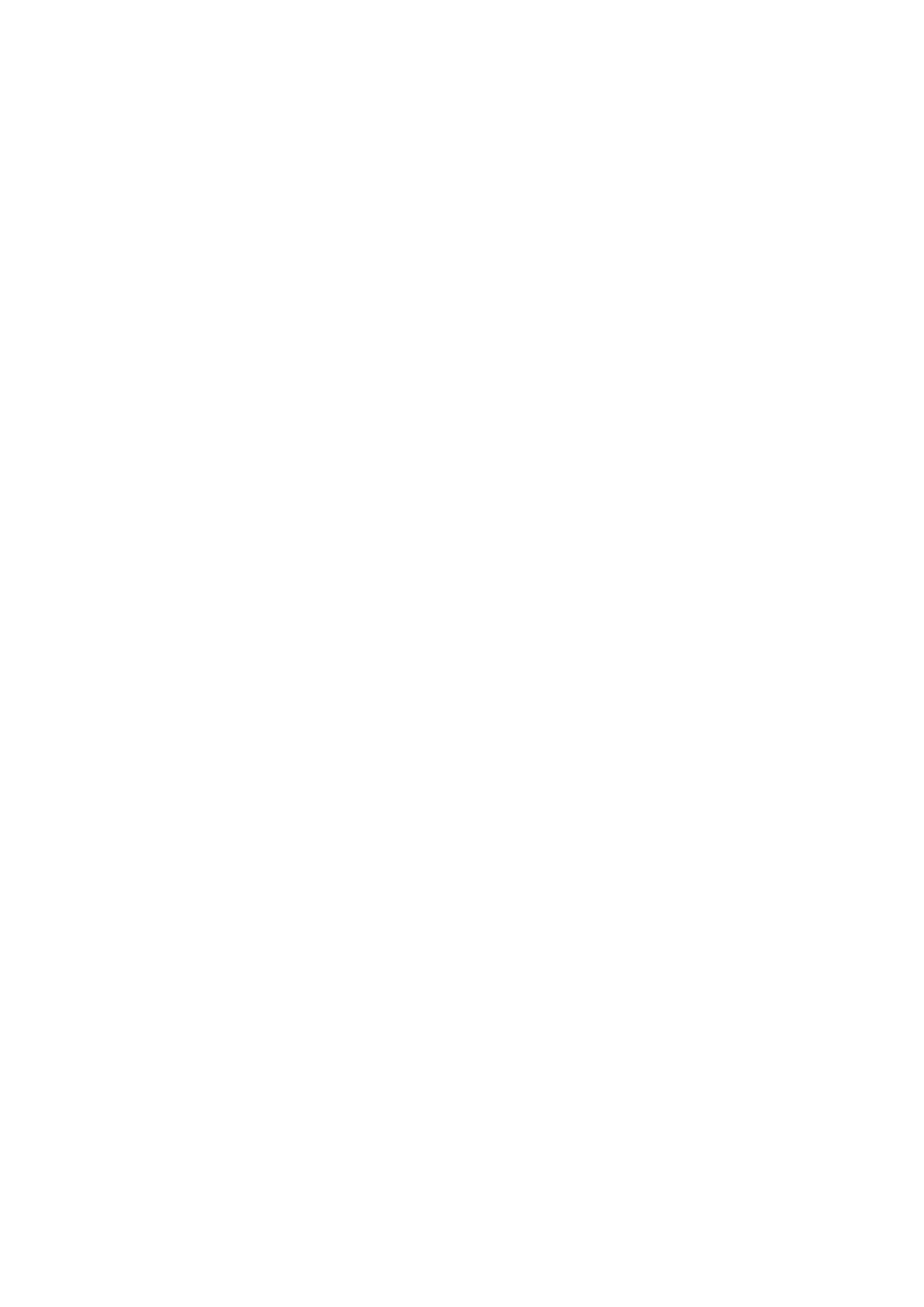#### **CERTIFICATE OF AUTHORSHIP/ORIGINALITY**

I certify that the work in this thesis has not previously been submitted for a degree nor has it been submitted as part of requirements for a degree except as fully acknowledged within the text.

I also certify that the thesis has been written by me. Any help that I have received in my research work and the preparation of the thesis itself has been acknowledged. In addition, I certify that all information sources and literature used are indicated in the thesis.

Signature of Candidate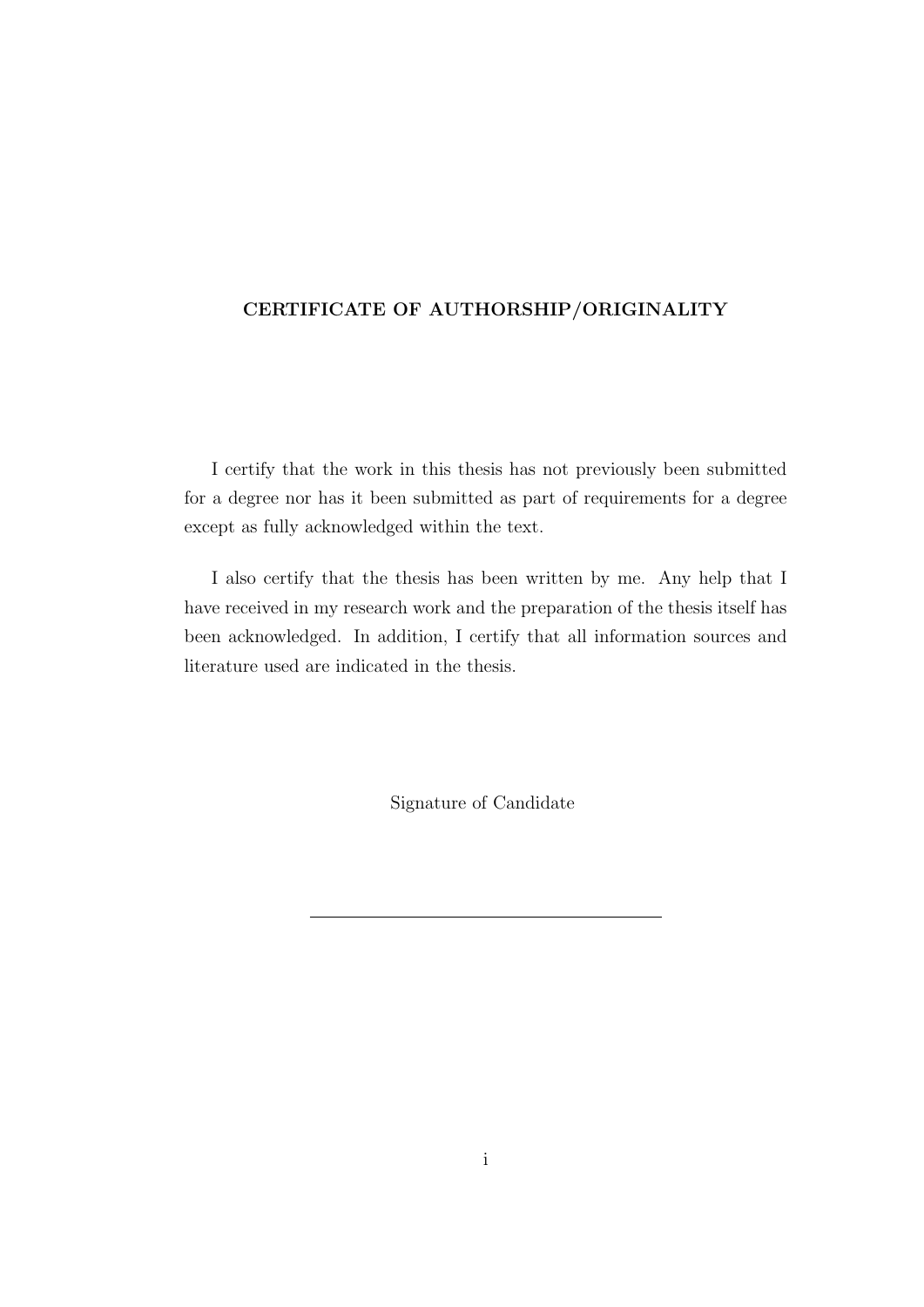## **Acknowledgments**

First and foremost, I would like to express my deepest appreciation to my supervisor, Prof. Longbing Cao, for his professional guidance, selfless help and continuous support throughout my PhD study and research. I feel very lucky to have had him as my advisor and I will always remember our many discussions and his invaluable ideas. I sincerely thank him.

I am grateful to my colleagues and friends, Can Wang, Junfu Yin and Xuhui Fan, for their selfless support, and especially to Can Wang, for her advice regarding the technical aspects of my thesis.

My sincere gratitude is extended to my team leader, Zhigang Zheng, for his ongoing support in the Australian Taxation Office project. I am also grateful for the excellent ongoing help that I received from my colleagues and team members, David Wei, Mu Li, and Wei Cao.

I would like to thank all the staff in our Advanced Analytics Institute (AAI). Without their generous support this dissertation would not have been possible.

Last but not the least, I would like to thank my family: my wife and my daughter, for their unconditional love and support throughout my PhD candidature.

Chunming Liu May 2015 @ UTS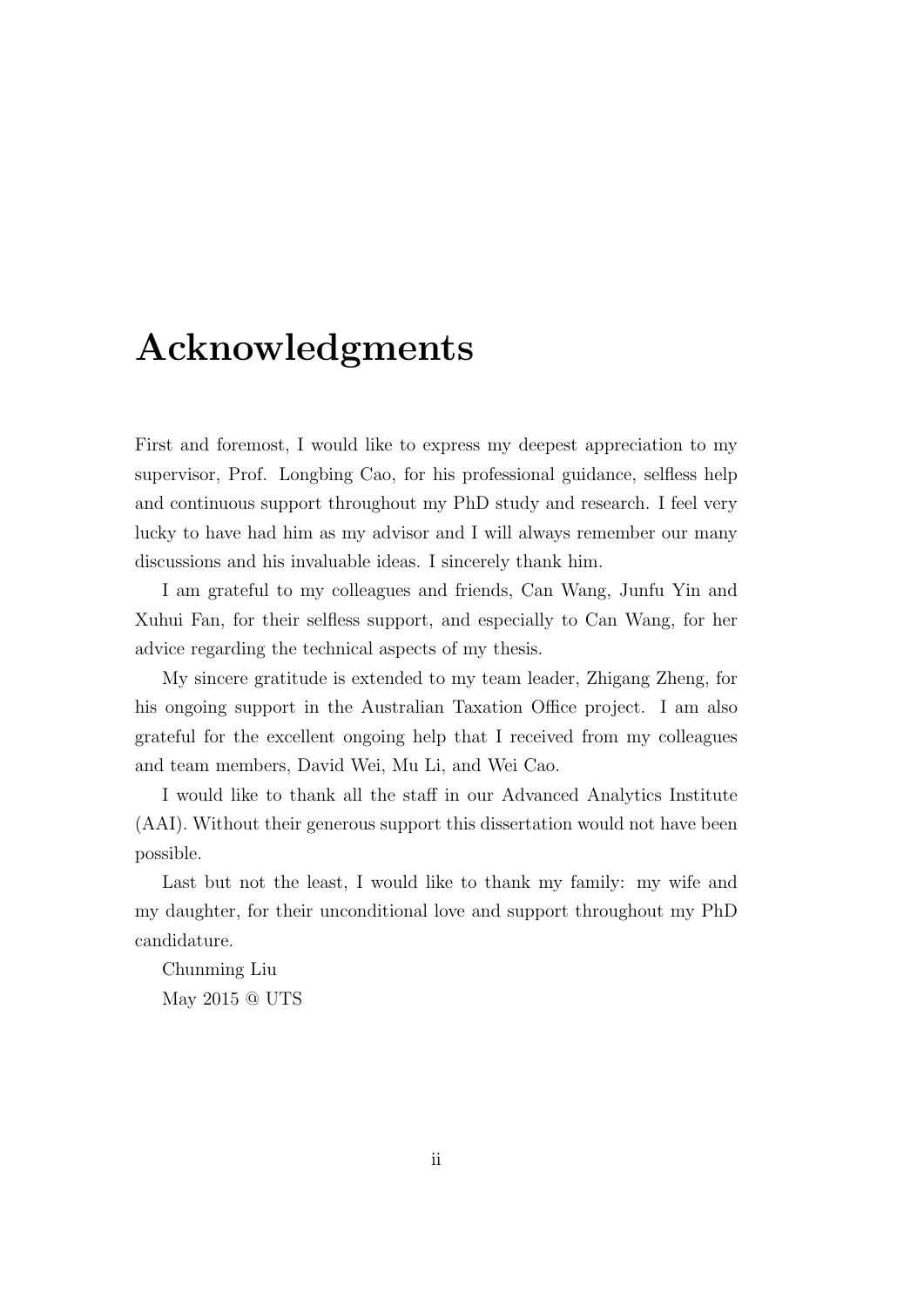# **Contents**

|     |       |                                                                           | $\mathbf{i}$ |
|-----|-------|---------------------------------------------------------------------------|--------------|
|     |       | List of Figures $\ldots \ldots \ldots \ldots \ldots \ldots \ldots \ldots$ | vi           |
|     |       |                                                                           |              |
|     |       |                                                                           | ix           |
|     |       | Chapter 1 Introduction $\ldots \ldots \ldots \ldots \ldots \ldots \ldots$ | $\mathbf{1}$ |
| 1.1 |       |                                                                           | $\mathbf{1}$ |
| 1.2 |       |                                                                           |              |
| 1.3 |       | 14                                                                        |              |
| 1.4 |       | 15                                                                        |              |
| 1.5 |       | Thesis Structure<br>18                                                    |              |
|     |       | 21                                                                        |              |
| 2.1 |       | Nearest Neighbor Classifier<br>21                                         |              |
|     | 2.1.1 | 22                                                                        |              |
|     | 2.1.2 | 24                                                                        |              |
|     | 2.1.3 | 25                                                                        |              |
|     | 2.1.4 | 28                                                                        |              |
| 2.2 |       | 29                                                                        |              |
|     | 2.2.1 |                                                                           | 29           |
|     |       |                                                                           |              |
|     | 2.2.2 | Context-sensitive Similarity<br>34                                        |              |
|     | 2.2.3 | 35                                                                        |              |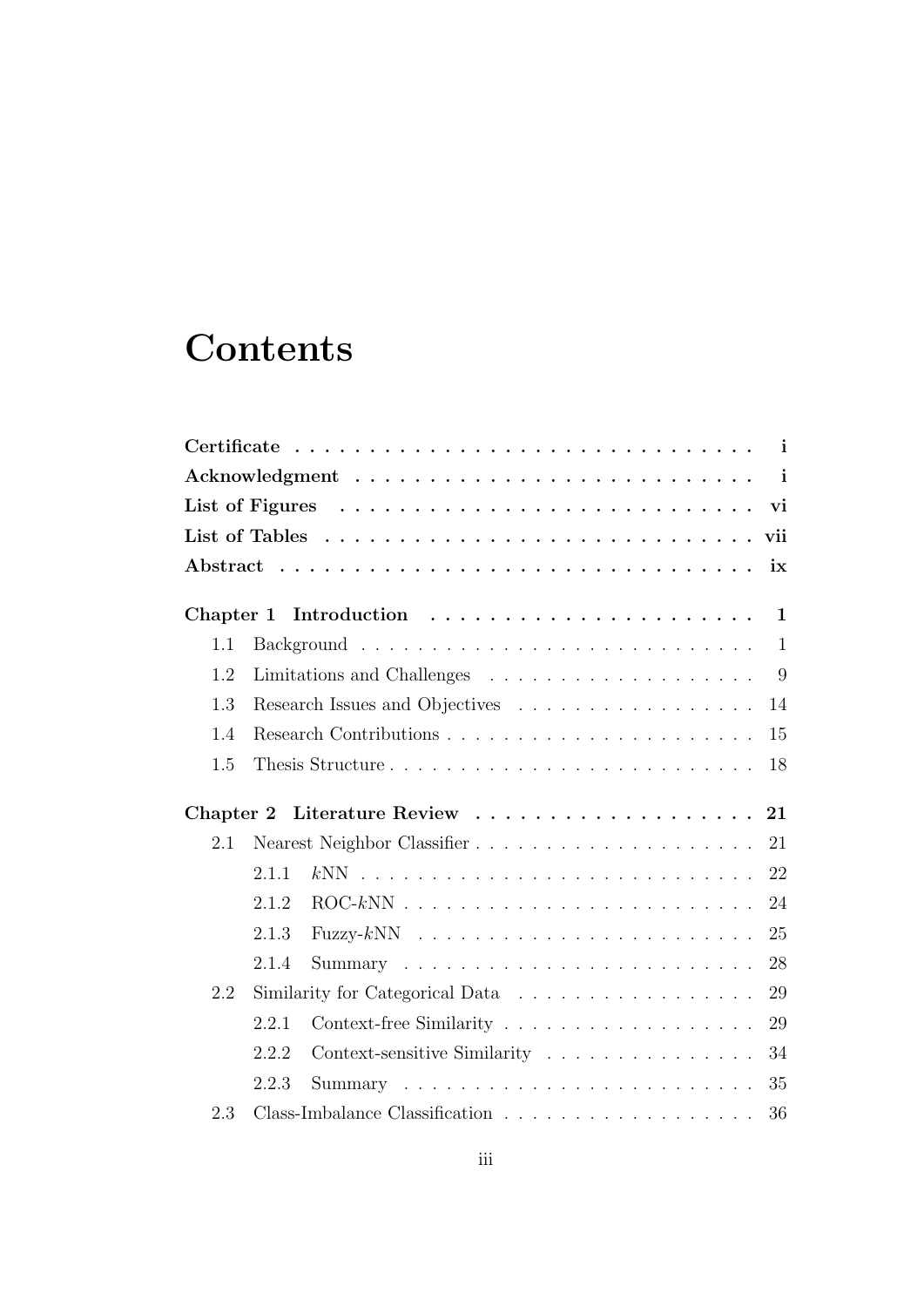|     | 2.3.1 | External Methods                                                | 36     |
|-----|-------|-----------------------------------------------------------------|--------|
|     | 2.3.2 |                                                                 | 39     |
|     | 2.3.3 | Cost-sensitive Methods                                          | 40     |
|     | 2.3.4 | Ensemble Based Methods                                          | 42     |
|     | 2.3.5 |                                                                 | 44     |
|     | 2.3.6 |                                                                 | 47     |
| 2.4 |       |                                                                 | 48     |
|     | 2.4.1 | Problem Transformation                                          | 48     |
|     | 2.4.2 |                                                                 | 50     |
|     | 2.4.3 |                                                                 | $52\,$ |
|     | 2.4.4 |                                                                 | 53     |
| 2.5 |       |                                                                 | 54     |
|     |       | Chapter 3 Coupled kNN for Imbalanced Categorical Data.          | 55     |
| 3.1 |       |                                                                 | 55     |
|     | 3.1.1 |                                                                 | 55     |
|     | 3.1.2 | Challenges and Solutions                                        | 58     |
| 3.2 |       |                                                                 | 59     |
| 3.3 |       |                                                                 | 60     |
|     | 3.3.1 |                                                                 | 61     |
|     | 3.3.2 | Coupling Similarity $\ldots \ldots \ldots \ldots \ldots \ldots$ | 62     |
|     | 3.3.3 |                                                                 | 65     |
|     | 3.3.4 | The CF-kNN Algorithm $\ldots \ldots \ldots \ldots \ldots$       | 65     |
| 3.4 |       |                                                                 | 67     |
|     | 3.4.1 | Data and Experimental Settings $\ldots \ldots \ldots \ldots$    | 67     |
|     | 3.4.2 | The Performance of $CF-kNN$                                     | 68     |
|     | 3.4.3 | The Effect of Incorporating Couplings                           | 69     |
|     | 3.4.4 | The Sensitivity to Imbalance Rate                               | 69     |
| 3.5 |       |                                                                 | 71     |
|     |       |                                                                 |        |
|     |       | Chapter 4 Coupling Based Classification for Numerical Data      | 77     |
| 4.1 |       |                                                                 | 77     |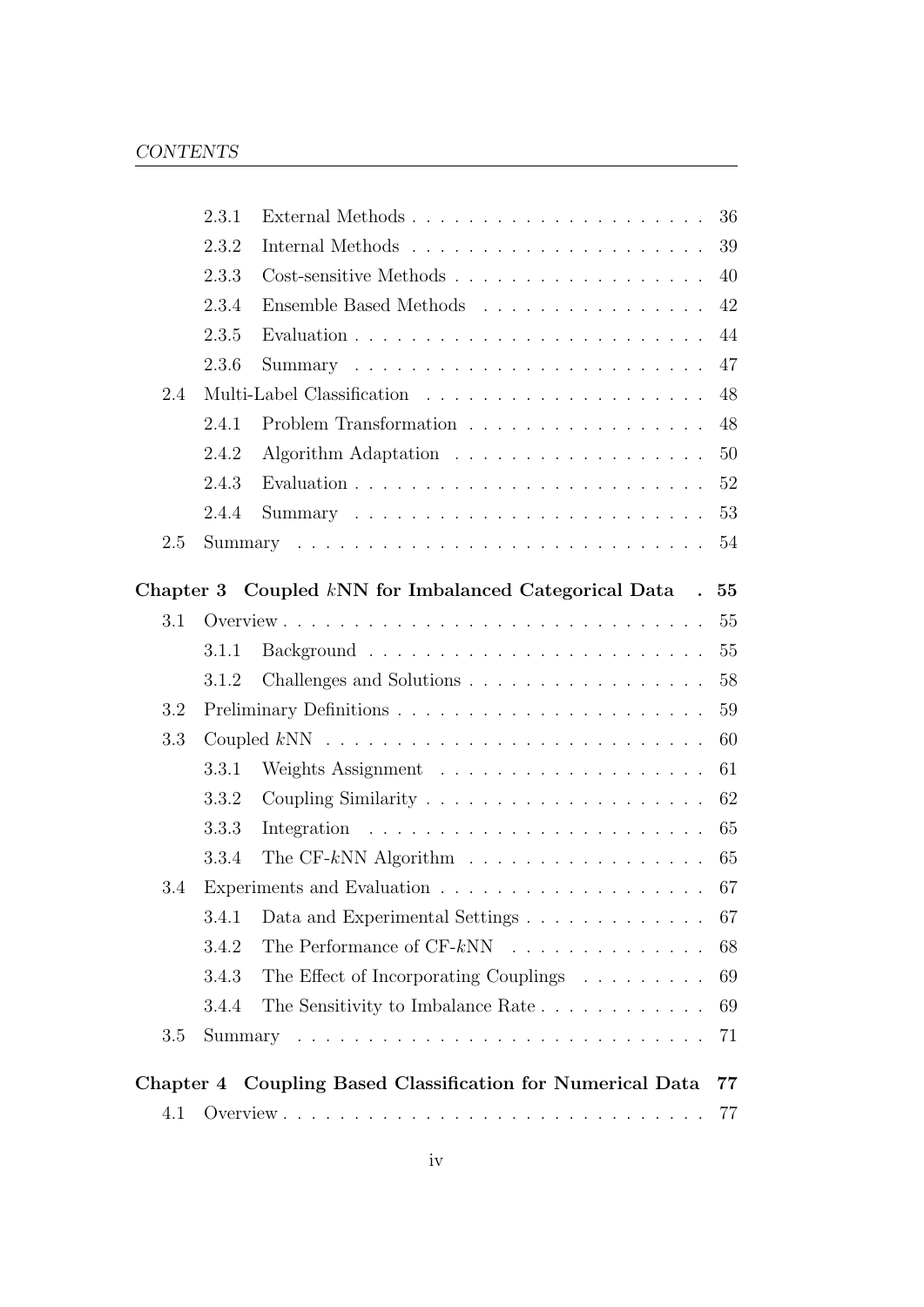#### CONTENTS

|           | 4.1.1 | 77<br>$Background \dots \dots \dots \dots \dots \dots \dots \dots \dots \dots$ |
|-----------|-------|--------------------------------------------------------------------------------|
|           | 4.1.2 | Challenges and Solutions<br>79                                                 |
| 4.2       |       | Coupling Relationship on Numerical Attributes $\ldots \ldots$<br>80            |
|           | 4.2.1 | 80                                                                             |
|           | 4.2.2 | 81                                                                             |
|           | 4.2.3 | 82                                                                             |
|           | 4.2.4 | Weight of Coupling $\ldots \ldots \ldots \ldots \ldots \ldots$<br>83           |
|           | 4.2.5 | 85                                                                             |
| 4.3       |       | 86                                                                             |
|           | 4.3.1 | 86                                                                             |
|           | 4.3.2 | 87                                                                             |
|           | 4.3.3 | 88                                                                             |
| 4.4       |       | 90                                                                             |
| Chapter 5 |       | Coupled Similarity for Mixed Type Data $\ldots$ .<br>96                        |
| 5.1       |       | 96                                                                             |
|           | 5.1.1 |                                                                                |
|           | 5.1.2 | Challenges and Solutions 99                                                    |
| 5.2       |       |                                                                                |
| 5.3       |       | Coupled Similarity for Mixed Type Data 101                                     |
|           | 5.3.1 | Data Discretization $\ldots \ldots \ldots \ldots \ldots \ldots \ldots 101$     |
|           | 5.3.2 | Weight Calculation $\ldots \ldots \ldots \ldots \ldots \ldots \ldots 102$      |
|           | 5.3.3 | Similarity Calculation $\ldots \ldots \ldots \ldots \ldots \ldots \ldots 105$  |
|           | 5.3.4 |                                                                                |
| 5.4       |       |                                                                                |
|           | 5.4.1 |                                                                                |
|           | 5.4.2 |                                                                                |
| 5.5       |       |                                                                                |
| Chapter 6 |       | Coupling Analysis in Multi-label Classification 121                            |
| 6.1       |       |                                                                                |
|           | 6.1.1 |                                                                                |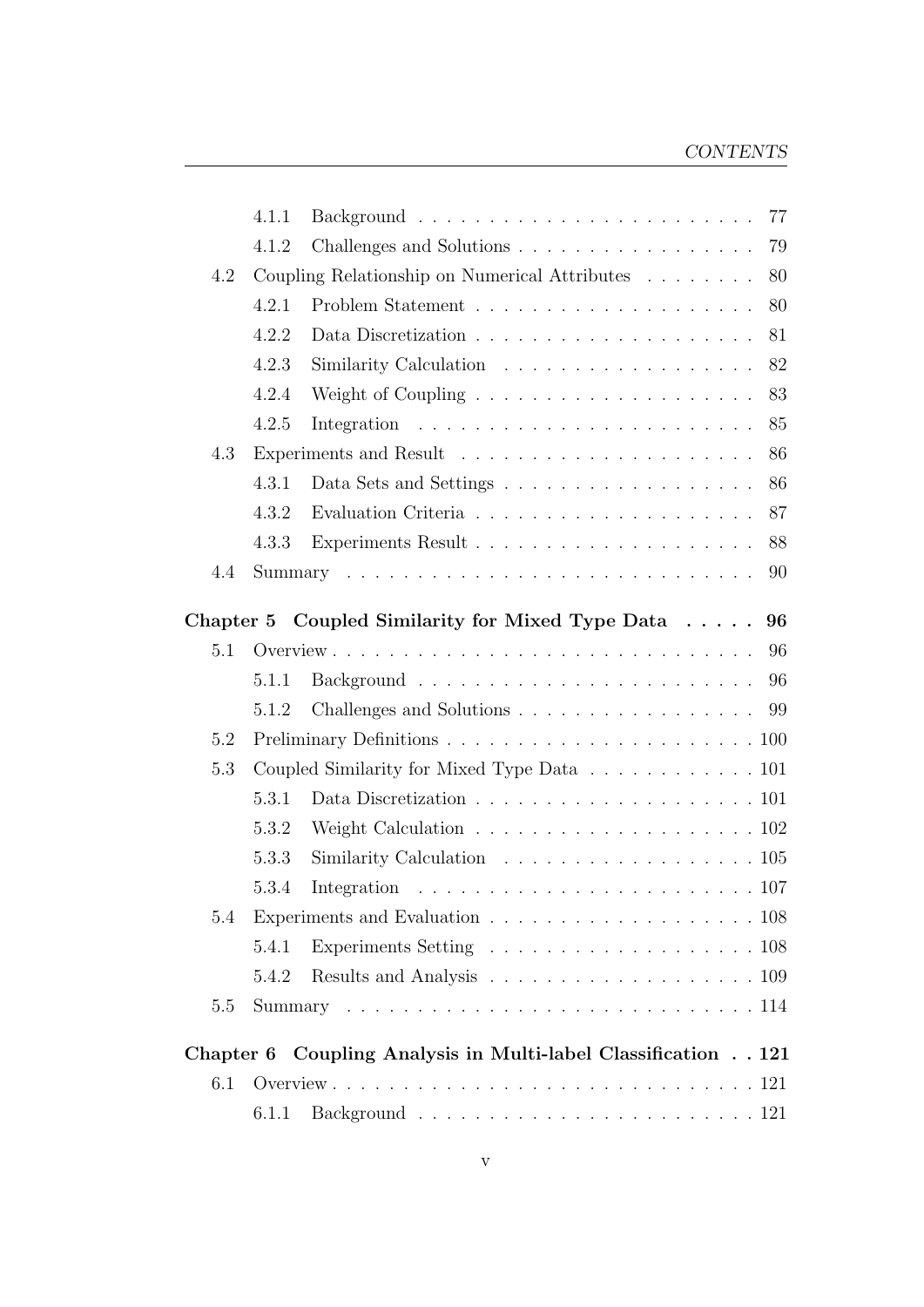|     | 6.1.2 | Challenges and Solutions $\ldots \ldots \ldots \ldots \ldots \ldots 125$             |
|-----|-------|--------------------------------------------------------------------------------------|
| 6.2 |       |                                                                                      |
|     | 6.2.1 |                                                                                      |
|     | 6.2.2 | Coupled Label Similarity 127                                                         |
|     | 6.2.3 | Extended Nearest Neighbors 130                                                       |
|     | 6.2.4 |                                                                                      |
|     | 6.2.5 | Algorithm $\ldots \ldots \ldots \ldots \ldots \ldots \ldots \ldots \ldots 133$       |
| 6.3 |       |                                                                                      |
|     | 6.3.1 | Experiment Data $\ldots \ldots \ldots \ldots \ldots \ldots \ldots 134$               |
|     | 6.3.2 | Experiment Setup $\ldots \ldots \ldots \ldots \ldots \ldots \ldots 135$              |
|     | 6.3.3 | Evaluation Criteria $\ldots \ldots \ldots \ldots \ldots \ldots \ldots 135$           |
|     | 6.3.4 | Experiment Results $\dots \dots \dots \dots \dots \dots \dots \dots \dots \dots 136$ |
| 6.4 |       |                                                                                      |
|     |       | Chapter 7 Conclusions and Future Work 142                                            |
| 7.1 |       |                                                                                      |
| 7.2 |       |                                                                                      |
|     |       | Appendix A Appendix: List of Publications 147                                        |
|     |       | Appendix B Appendix: List of Symbols $\dots \dots \dots \dots \dots$                 |
|     |       |                                                                                      |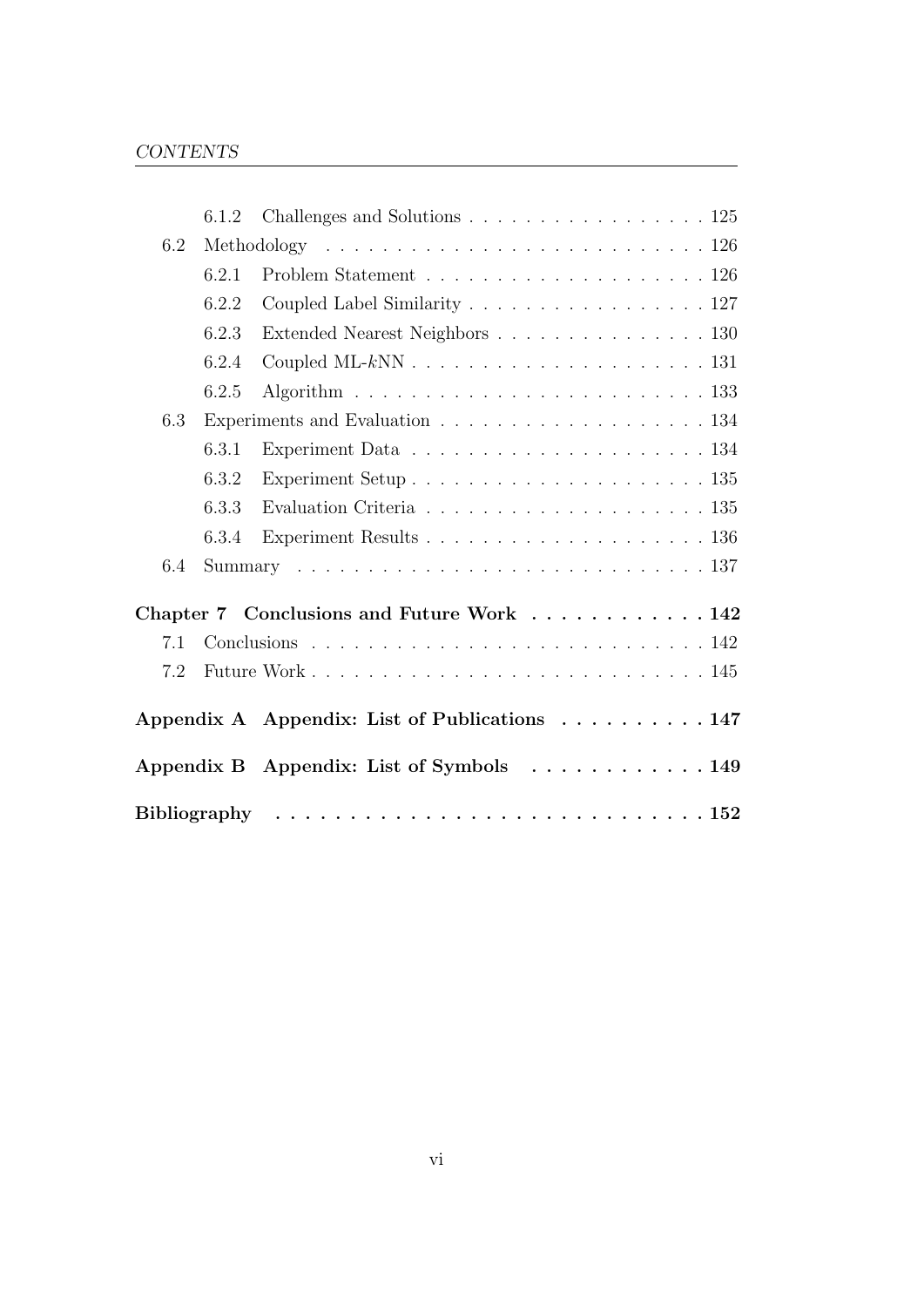# **List of Figures**

| 1.1 | Categories of Supervised Learning 2                                                |
|-----|------------------------------------------------------------------------------------|
| 1.2 |                                                                                    |
| 1.3 | $\overline{7}$<br>Example of Difficulties in Imbalanced Data Sets                  |
| 1.4 | Examples of Multi-label Images<br>8                                                |
| 1.5 | The Profile of Work in This Thesis<br>20                                           |
| 2.1 | An Example of 3-Nearest Neighbor Classification 23                                 |
| 2.2 | Categories of Categorical Data Similarity Measures 30                              |
| 2.3 | Example of ROC $\ldots \ldots \ldots \ldots \ldots \ldots \ldots \ldots \ldots 46$ |
| 2.4 | Categorization of Multi-label Classification Algorithms<br>48                      |
| 3.1 | The Sensitivity of Coupling to Imbalance Rate $\dots \dots \dots$ 70               |
| 4.1 |                                                                                    |
| 4.2 |                                                                                    |
| 4.3 |                                                                                    |
| 5.1 |                                                                                    |
| 5.2 | Sensitivity of IR $(CF + kENN: kENN)$ 112                                          |
| 5.3 |                                                                                    |
|     |                                                                                    |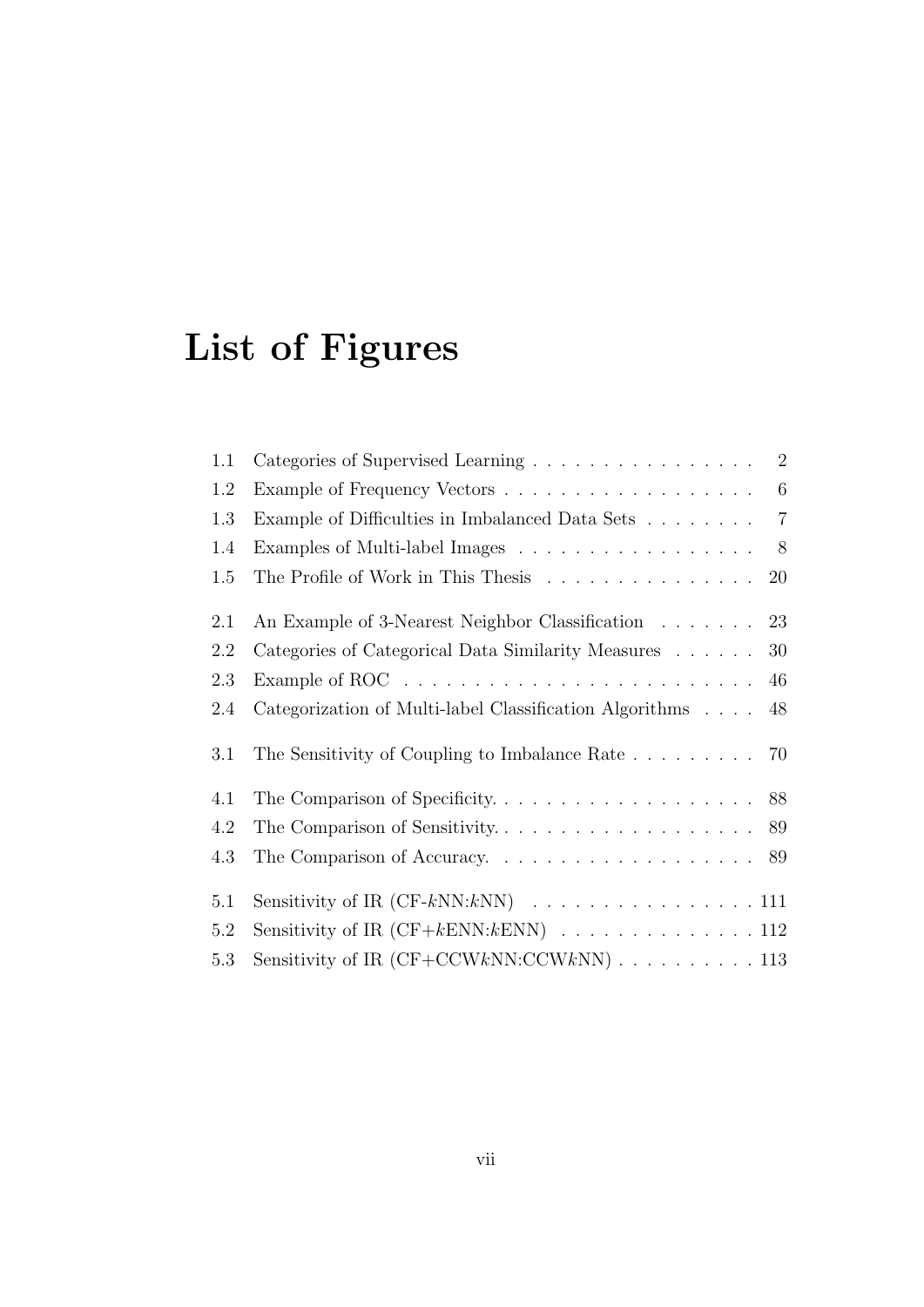## **List of Tables**

| 1.1 | - 9                                                                      |
|-----|--------------------------------------------------------------------------|
| 2.1 | 47                                                                       |
| 3.1 | 72<br>An Example from The UCI Dataset: Breast Cancer Data                |
| 3.2 | An Example of Frequency of Feature Co-occurrences<br>73                  |
| 3.3 | 74                                                                       |
| 3.4 | The AUC Results for $CF-kNN$ in Comparison with Other Al-                |
|     | 75                                                                       |
| 3.5 | The Comparison of With and Without Coupling<br>76                        |
| 4.1 | Example of Information Table: Wine in UCI<br>92                          |
| 4.2 | Discretization of Information Table: Wine in UCI $\dots \dots$<br>93     |
| 4.3 | Numerical Data Sets from UCI<br>94                                       |
| 4.4 | The Confusion Matrix of Binary Classification<br>95                      |
| 5.1 | An Fragment from The UCI Dataset: Nursery Data 115                       |
| 5.2 | The Frequency of Values Co-occurrence 116                                |
| 5.3 | The Data Sets with Mixed Type Features $\ldots \ldots \ldots \ldots 118$ |
| 5.4 | The AUC Results Comparison for HC-kNN and Other Algo-                    |
|     |                                                                          |
| 5.5 | Comparison for Algorithms With and Without Coupling $\ldots$ 120         |
| 6.1 | An Example of Multi-label Data 123                                       |
| 6.2 | Transformed Data Sets using Binary Relevance 124                         |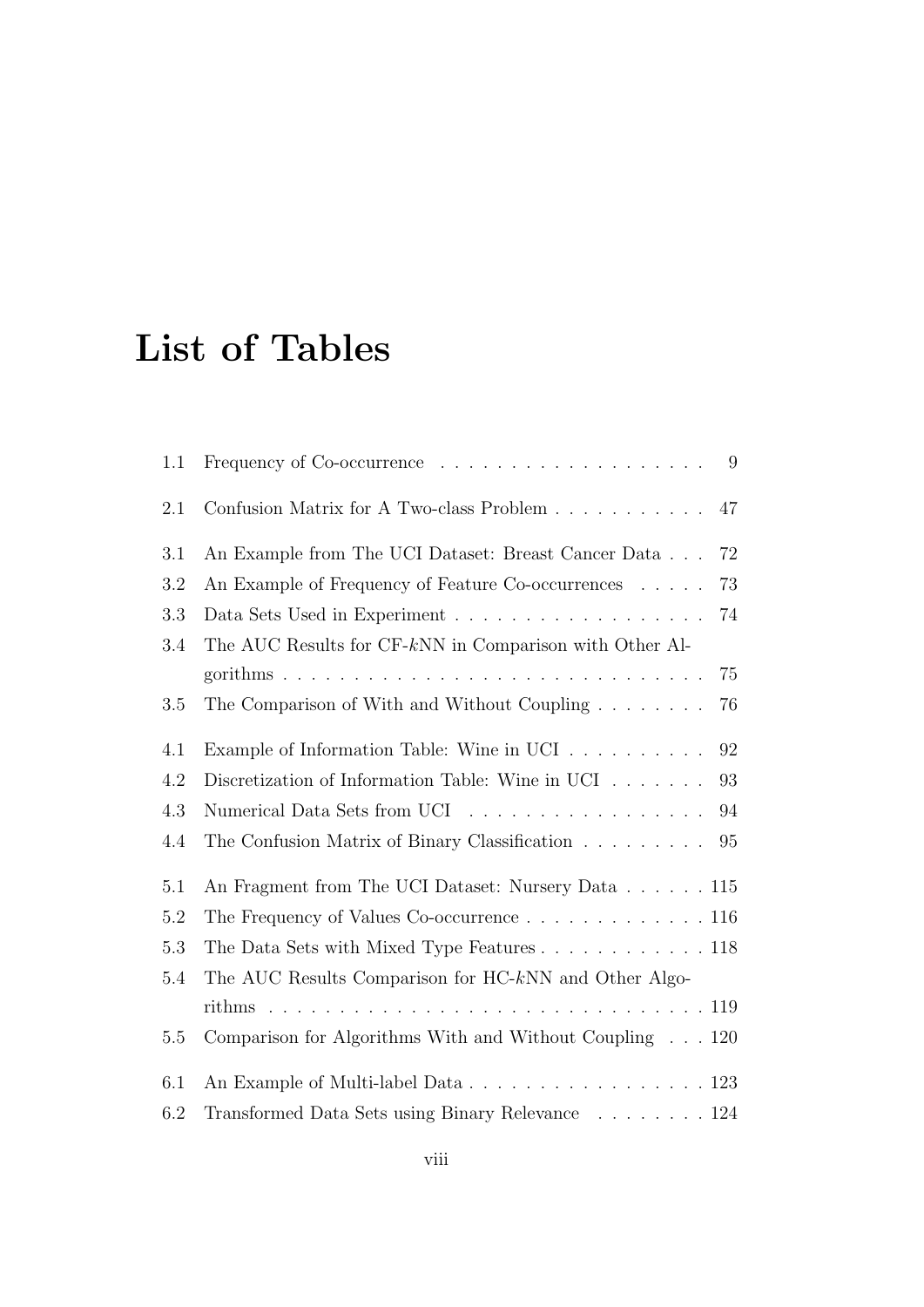|      | 6.6 Experiment Data Sets for Multi-Label Classification 139                           |
|------|---------------------------------------------------------------------------------------|
| 6.7  | Experiment Result1 - Hamming Loss $\downarrow \ldots \ldots \ldots \ldots \ldots 140$ |
| -6.8 | Experiment Result2 - One Error $\downarrow \ldots \ldots \ldots \ldots \ldots 140$    |
| 6.9  | Experiment Result3 - Average Precision   141                                          |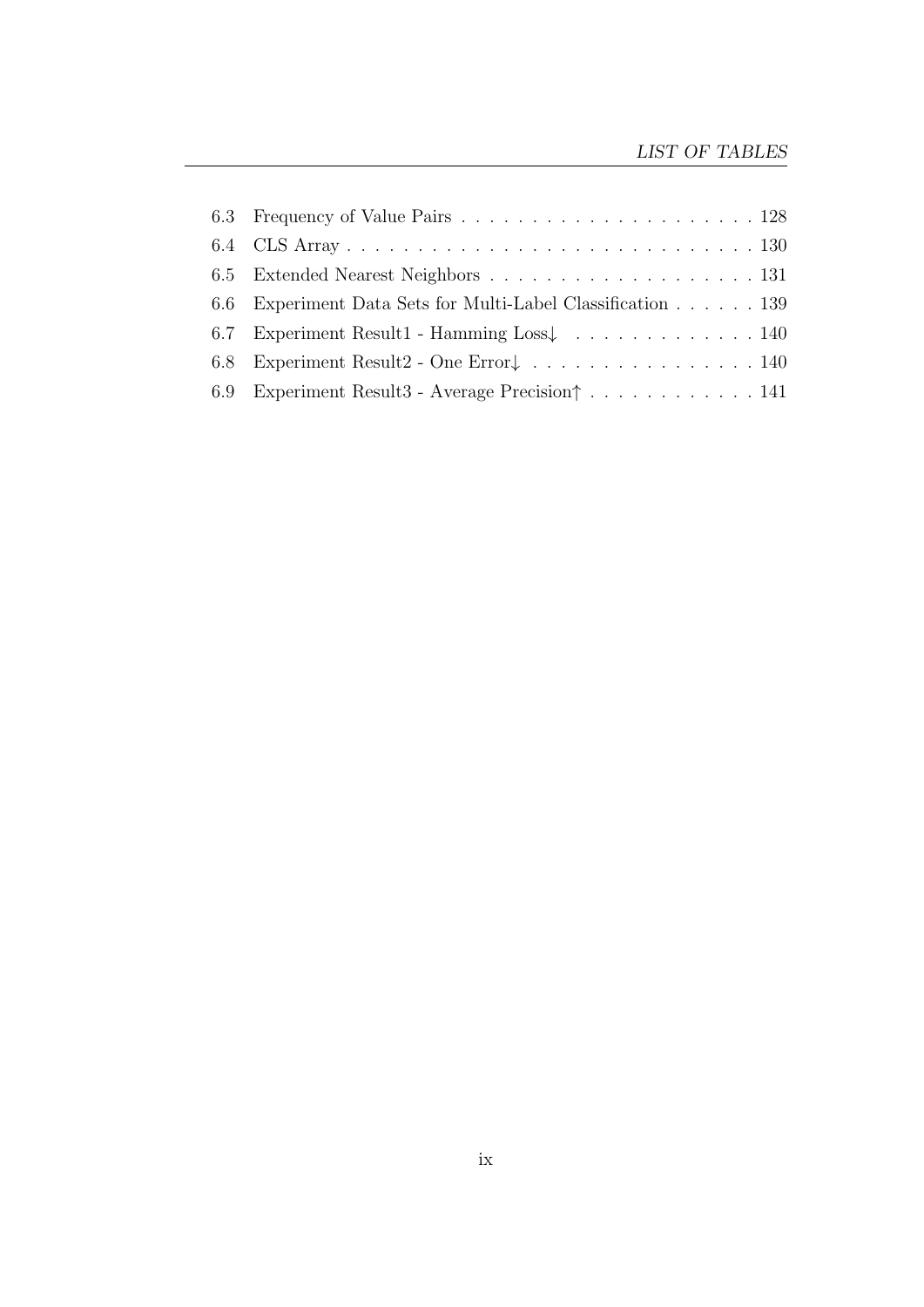### **Abstract**

In supervised learning, the distance or similarity measure is widely used in a lot of classification algorithms. When calculating the categorical data similarity, the strategy used by the traditional classifiers often overlooks the inter-relationship between different data attributes and assumes that they are independent of each other. This can be seen, for example, in the overlap similarity and the frequency based similarity. While for the numerical data, the most used Euclidean distance or Minkowski distance is restricted in each single feature and assumes the features in the dataset have no outer connections. That can cause problems in expressing the real similarity or distance between instances and may give incorrect results if the inter-relationship between attributes is ignored. The same problems exist in other supervised learning, such as the classification tasks of class-imbalance or multi-label. In order to solve these research limitations and challenges, this thesis proposes an insightful analysis on coupled similarity in supervised learning to give an expression of similarity that is more closely related to the real nature of the problem.

Firstly, we propose a coupled fuzzy kNN to classify imbalanced categorical data which have strong relationships between objects, attributes and classes in Chapter 3. It incorporates the size membership of a class with attribute weight into a coupled similarity measure, which effectively extracts the intercoupling and intra-coupling relationships from categorical attributes. As it reveals the true inner-relationship between attributes, the similarity strategy we have used can make the instances of each class more compact when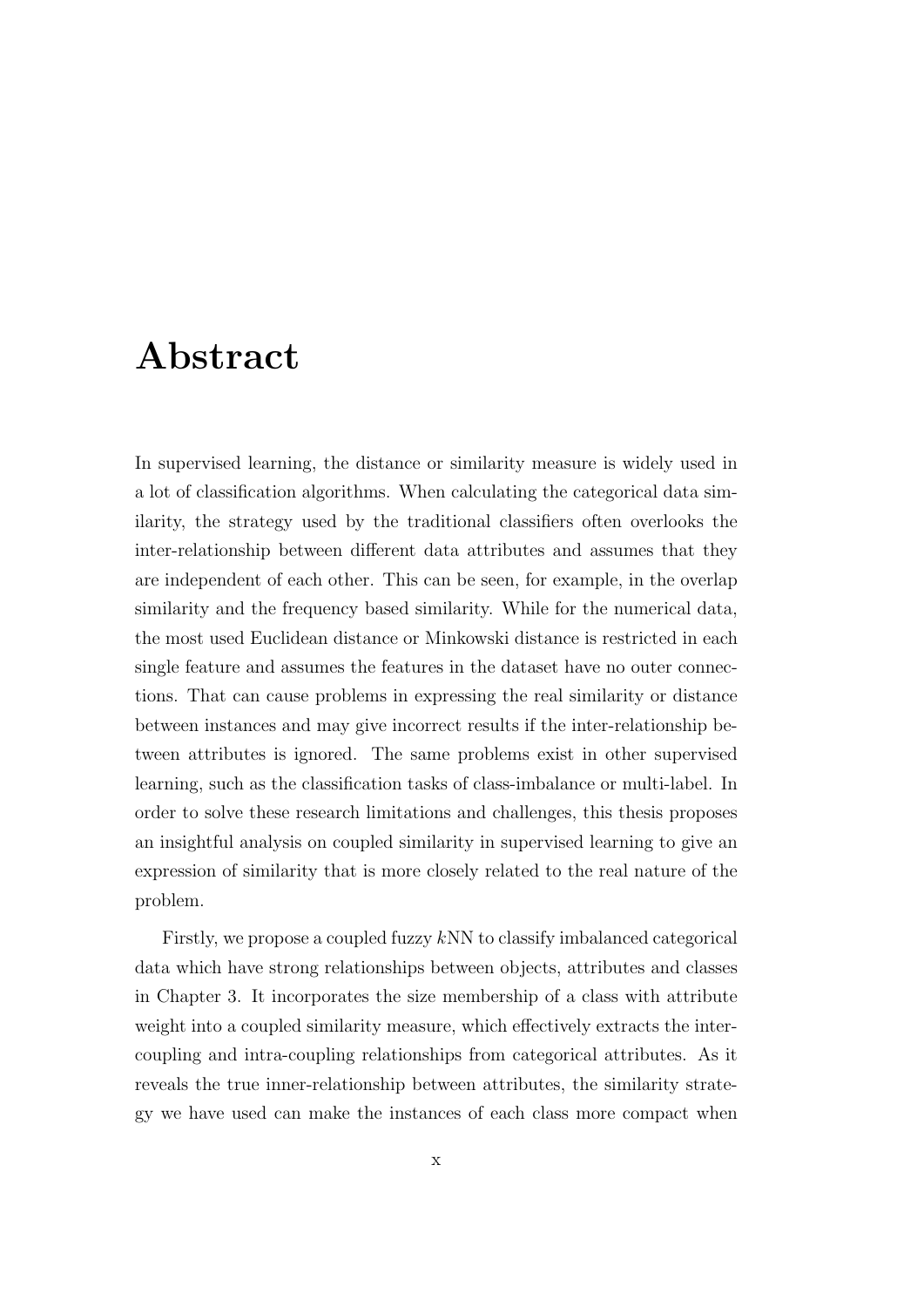measured by the distance. That brings substantial benefits when dealing with class imbalance data. The experiment results show that our supposed method has a more stable and higher average performance than the classic algorithms.

We also introduce a coupled similar distance for continuous features, by considering the intra-coupled relationship and inter-coupled relationship between the numerical attributes and their corresponding extensions. As detailed in Chapter 4, we calculate the coupling distance between continuous features based on discrete groups. Substantial experiments have verified that our coupled distance outperforms the original distance, and this is also supported by statistical analysis.

When considering the similarity concept, people may only relate to the categorical data, while for the distance concept, people may only take into account the numerical data. Seldom have methods taken into account the both concepts, especially when considering the coupling relationship between features. In Chapter 5, we propose a new method which integrates our coupling concept for mixed type data. In our method, we first do discretization on numerical attributes to transfer such continuous values into separate groups, so as to adopt the inter-coupling distance as we do on categorical features (coupling similarity), then we combine this new coupled distance to the original distance (Euclidean distance), to overcome the shortcoming of the previous algorithms. The experiment results show some improvement when compared to the basic and some variants of kNN algorithms.

We also extend our coupling concept to multi-label classification tasks. The traditional single-label classifiers are known to be not suitable for multilabel tasks anymore, owing to the overlap concept of the class labels. The most used classifier in multi-label problems, ML-kNN, learns a single classifier for each label independently, so it is actually a binary relevance classifier. As a consequence, this algorithm is often criticized. To overcome this drawback, we introduce a coupled label similarity, which explores the inner relationship between different labels in multi-label classification according